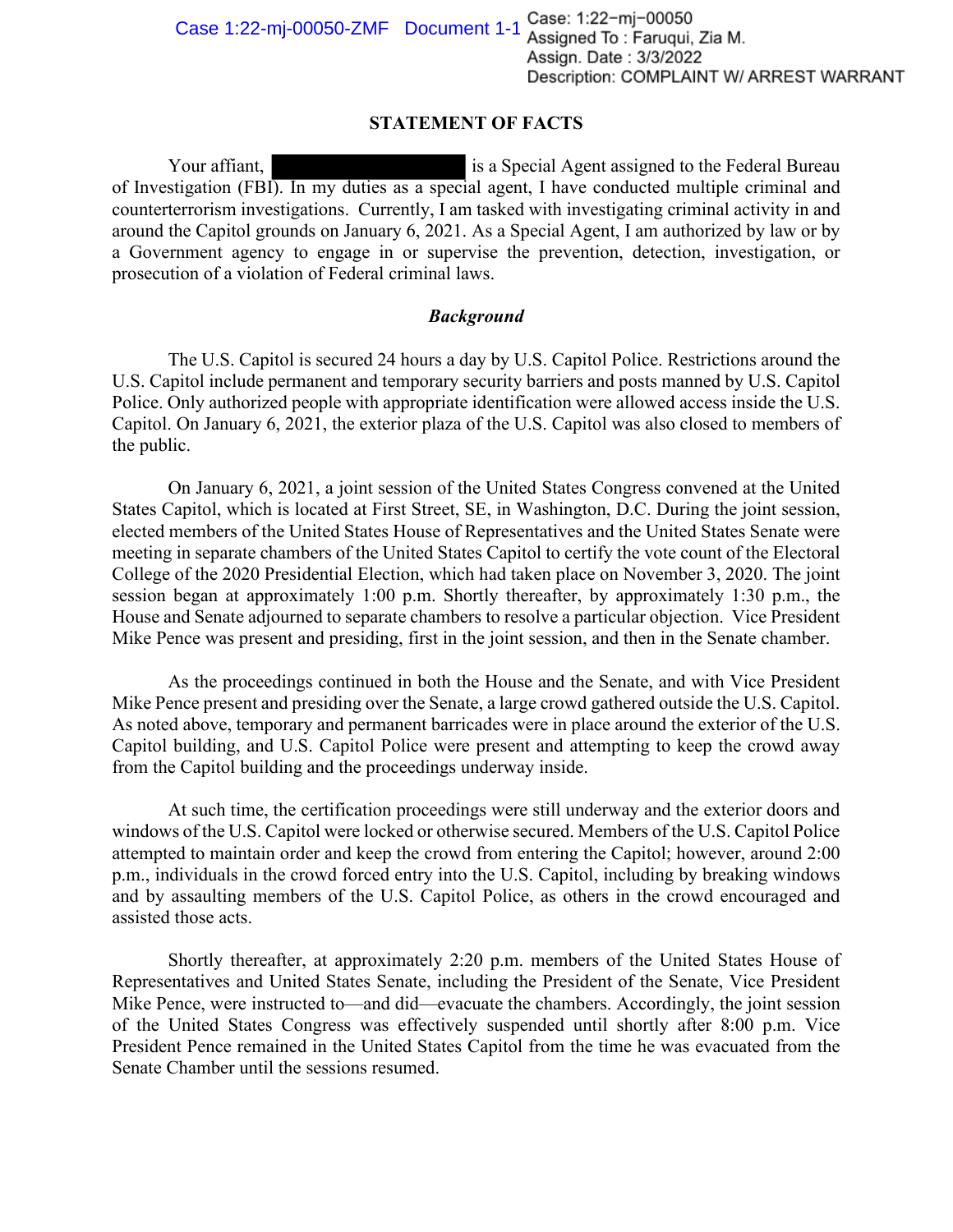During national news coverage of the aforementioned events, video footage which appeared to be captured on mobile devices of persons present on the scene depicted evidence of violations of local and federal law, including scores of individuals inside the U.S. Capitol building without authority to be there.

## *Conduct of Hand and Robinson-Hand*

According to records obtained from Google, mobile devices associated with telephone numbers (xxx) xxx-5649 (x5649) and (xxx) xxx-236[1](#page-1-0) (x2361)<sup>1</sup> were identified as being within or around the U.S. Capitol between 2:00 p.m. and 6:30 p.m. EST pm January 6, 2021. The mobile device associated with x5649 was associated with Google account [hand.chuck.3@gmail.com,](mailto:hand.chuck.3@gmail.com) display name Chuck Hand, and the mobile device associated with x2361 was associated with Google account [mrobinson653@gmail.com,](mailto:mrobinson653@gmail.com) display name Mandy Michelle Robinson. Your affiant has since learned from a law enforcement liaison that Charles Hand, III ("Hand") and Mandy Robinson-Lanning, now Robinson-Hand, ("Robinson-Hand"), are a married couple.

After further investigation, individuals believed to be Hand and Robinson-Hand were identified in open source documentary footage and in U.S. Capitol closed circuit surveillance cameras (CCTV), which revealed that Hand and Robinson-Hand were present on the Capitol grounds and inside the U.S. Captiol building on January 6, 2021. One independent witness who knows Hand and Robinson-Hand from personal interactions with them in their home state of Georgia positively identified them in the following screenshots taken from CCTV of the inside of the U.S. Capitol Building on January 6, 2021:

<span id="page-1-0"></span><sup>&</sup>lt;sup>1</sup> The complete phone numbers are known to the affiant but are omitted here due to the public nature of this document.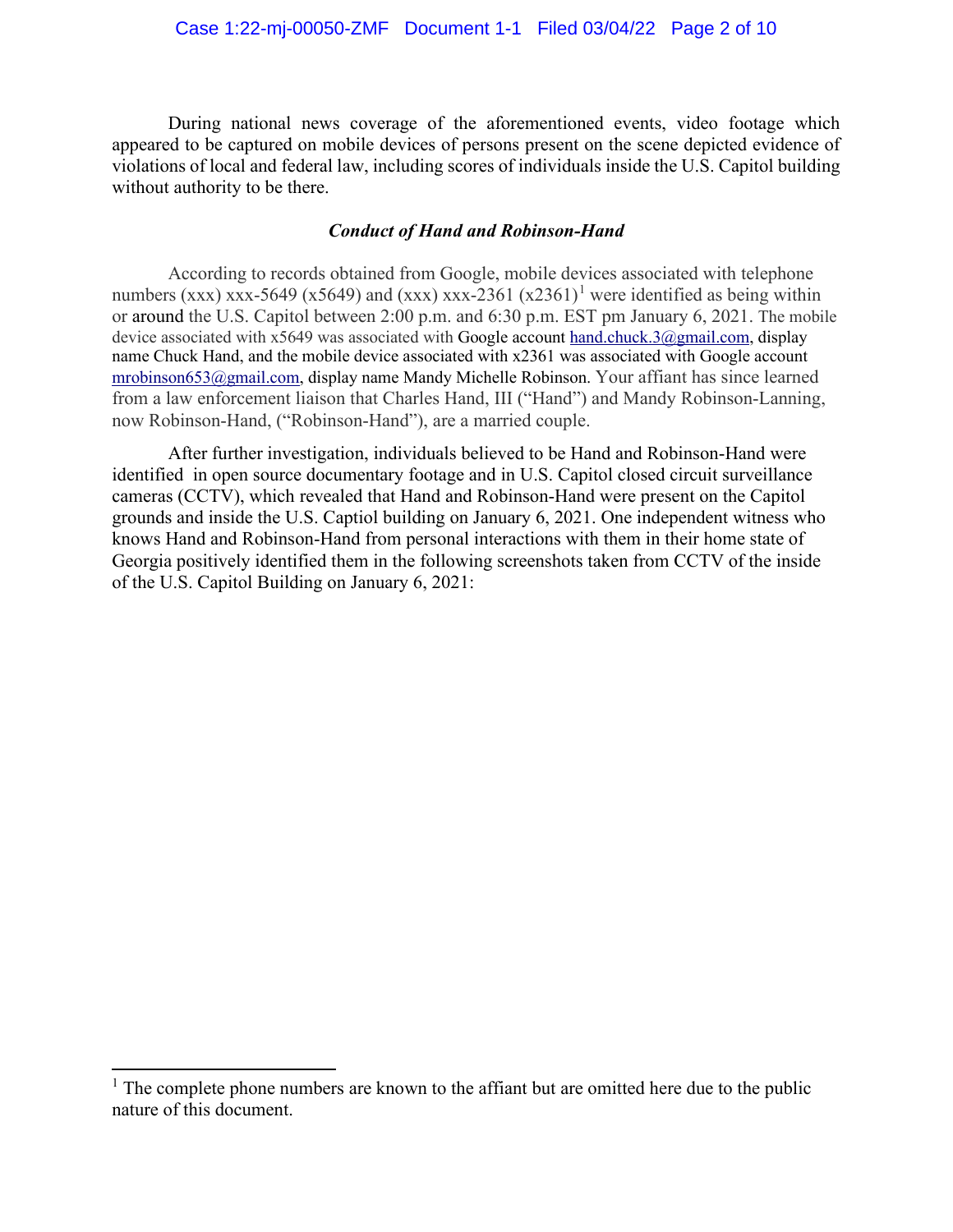

Based on this identification, as well as a comparison of the CCTV and open source videos with Hand and Robinson-Hand's driver's license photos, and a comparison of their clothing and accessories worn throughout the day, Hand and Robinson-Hand are believed be the individuals captured in the screenshots below. Throughout the videos, Hand is seen with a short brown beard and mustache and is wearing a white collared shirt, a dark vest, blue jeans, brown shoes and a red University of Georgia baseball cap emblazoned with a black 'G' atop a white oval. Robinson-Hand is seen with brown hair past her shoulders and is wearing a red shirt, black hooded jacket, blue jeans with identifiable rips in front, and dark sneakers.

On January 6, 2021, Goldcrest Films International Ltd captured footage of a mob gathering outside of the north west side of the Capitol somewhere near the northwest lawn and terrace. This footage was provided to the FBI, and Hand and Robinson-Hand were identified in this crowd. Of note, at approximately 1:06 p.m., Hand broke off a piece of metal fencing and placed it into the back pocket of his jeans. This time estimate is based on the time approximation of the Goldcrest Films filmmaker: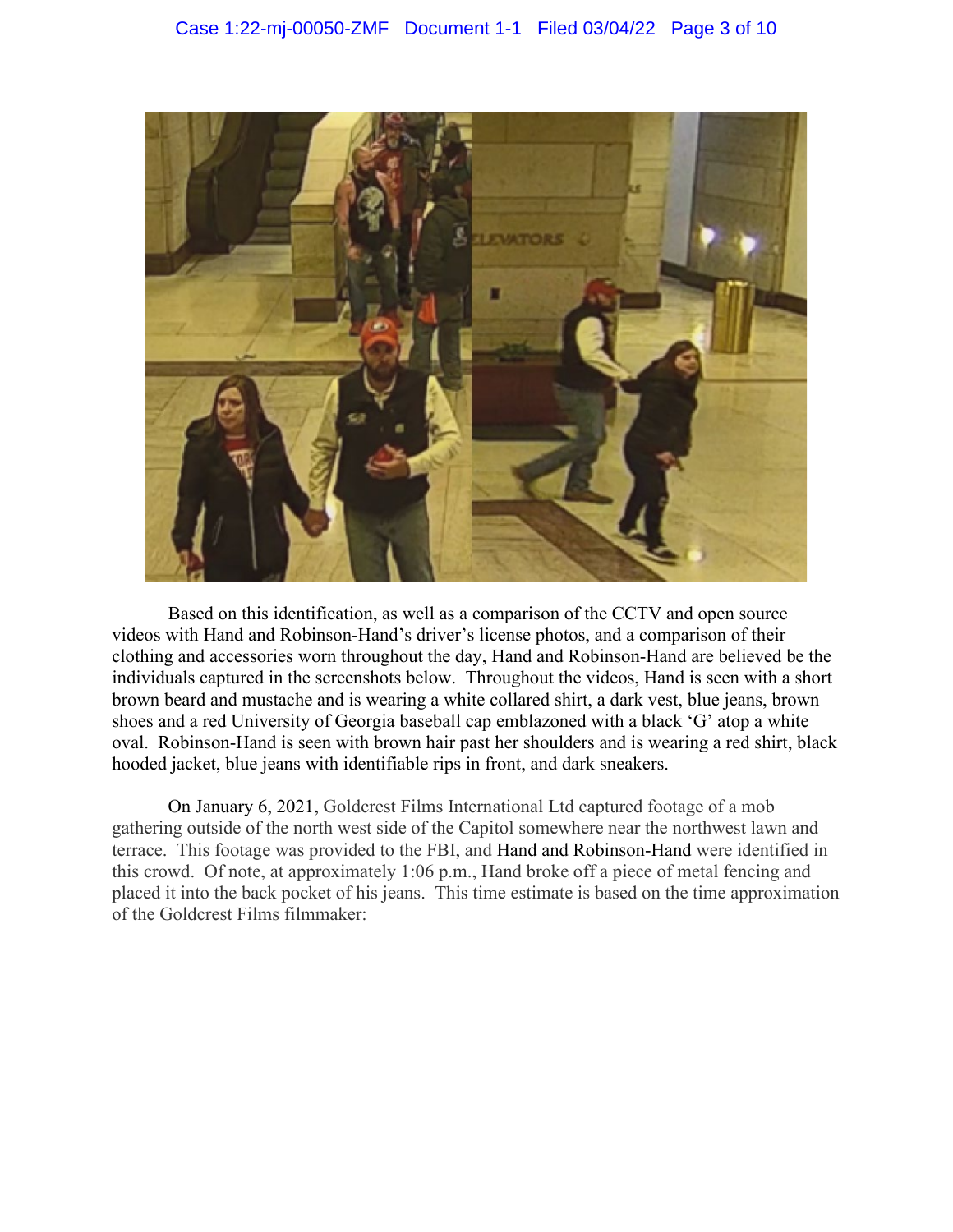

CCTV captured people entering the U.S. Capitol building through a breached doorway at the Senate Wing. At approximately 2:26 p.m., Hand and Robinson-Hand were captured entering the U.S. Capitol through the Senate Wing Door, while Robinson-Hand held a cell phone in her right hand: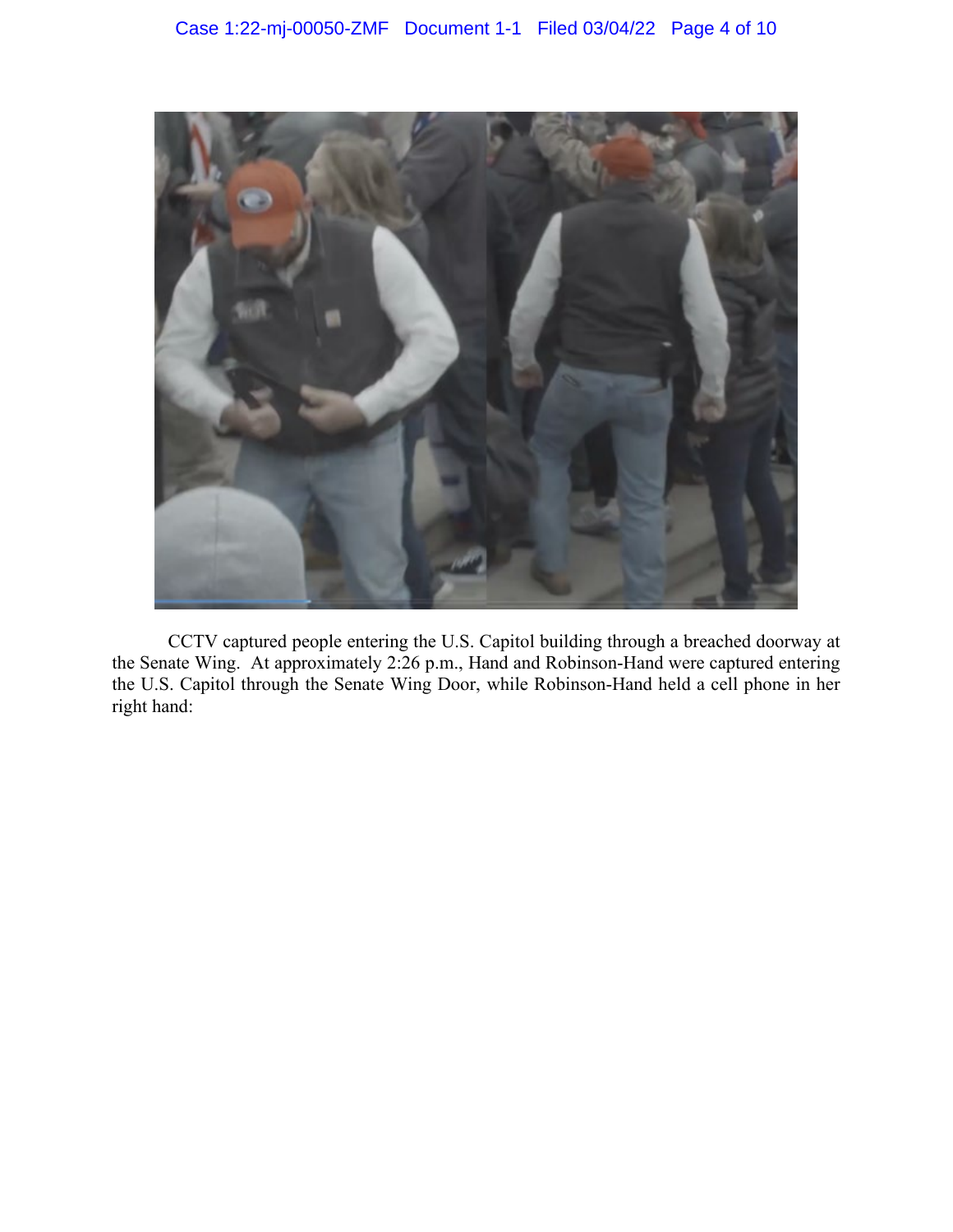

CCTV and an open source video also captured Hand and Robinson-Hand traveling south inside the Capitol into the Crypt then east down a flight of stairs into the Capitol Visitors Center (CVC):

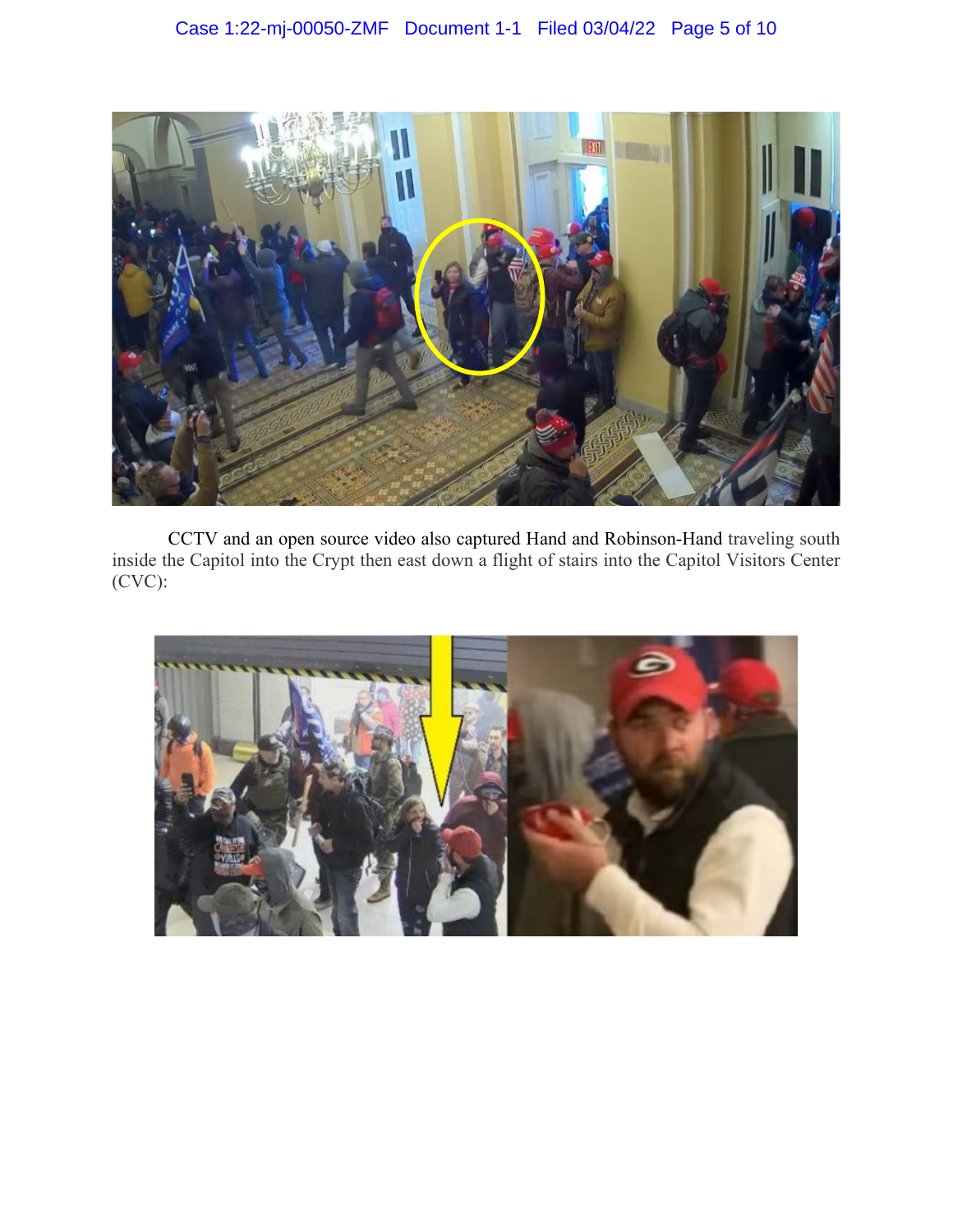

After walking around the entrance to the CVC, Hand and Robinson-Hand eventually made their way toward Emancipation Hall where visual was lost for about six minutes. At about 2:39 p.m., they reappeared on CCTV and were fully and partially observed making gestures in the direction of law enforcement. At one point, law enforcement was observed in a physical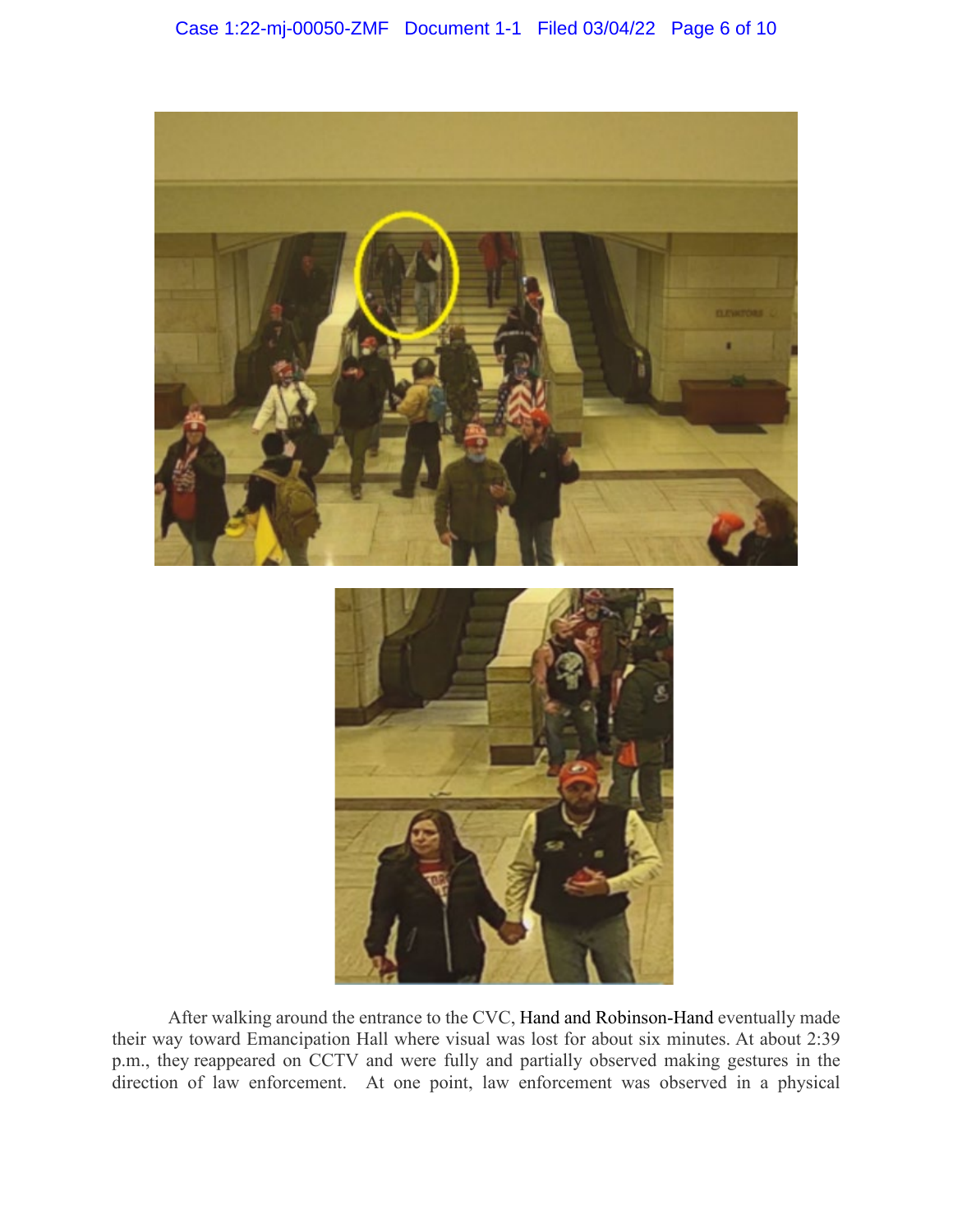altercation with unknown persons. Hand appeared to try to advance towards the scuffle as Robinson-Hand restrained him:



At about 2:43 p.m., Hand and Robinson-Hand returned from the CVC and headed back upstairs, using the "up" escalator this time: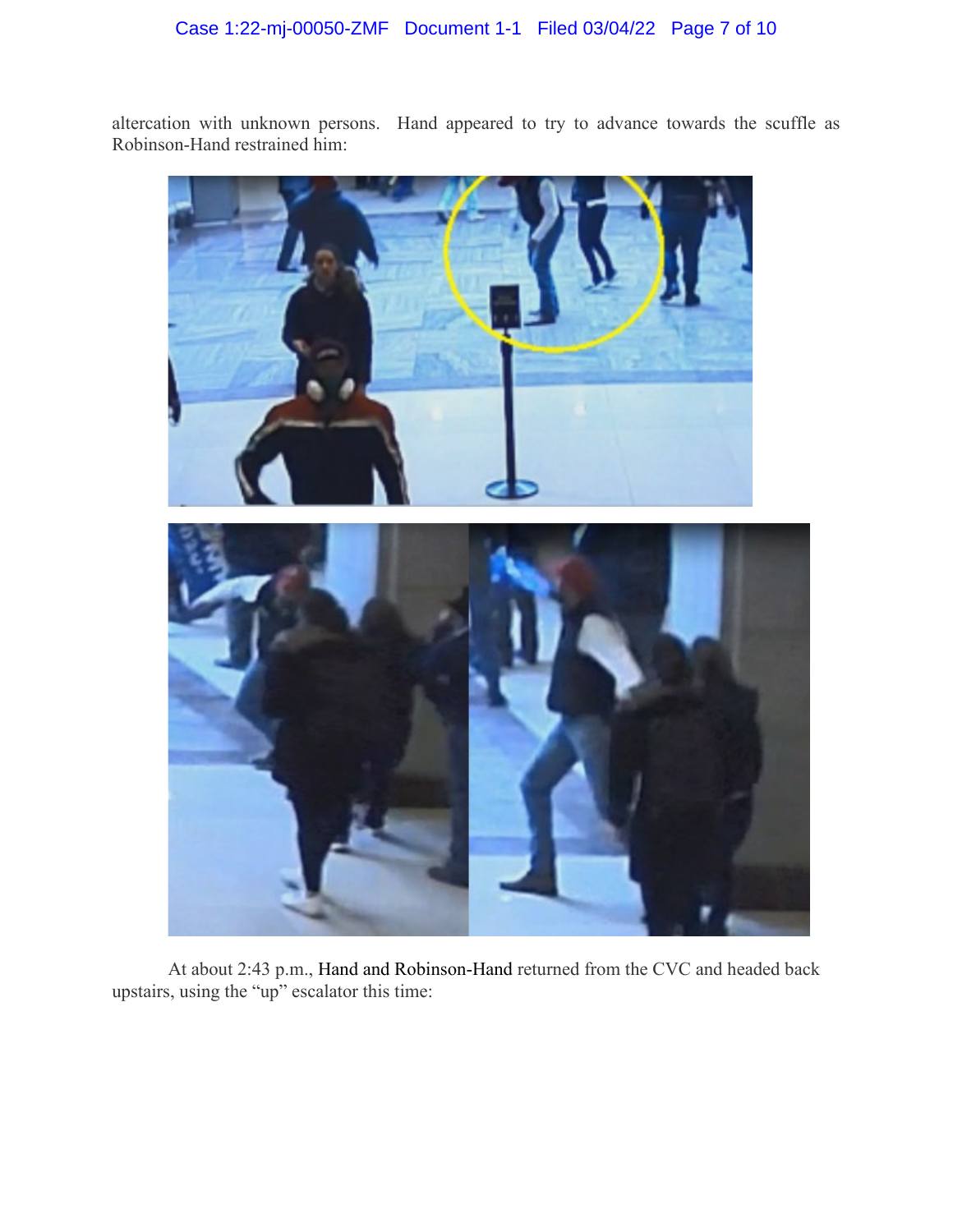

According to a tipster, Hand posted the following commentary on his Facebook account about what he witnessed at the Capitol on January 6, 2021. He described himself as "an eye witness of the storming of the United States Capitol on 1-6-2021" and said that he was "on the scene from 1:30pm to 4:00pm." He further stated that he "saw makeshift fencing that had been torn down," a crowd of people "rushing the Capitol Police," for which "tear gas, rubber bullets, mace and etc wasn't stopping them" and [t]housands upon thousands of angry Americans marching onto the Capitol to protest and stop the certification of what I personally believe to be an election stolen from the American people":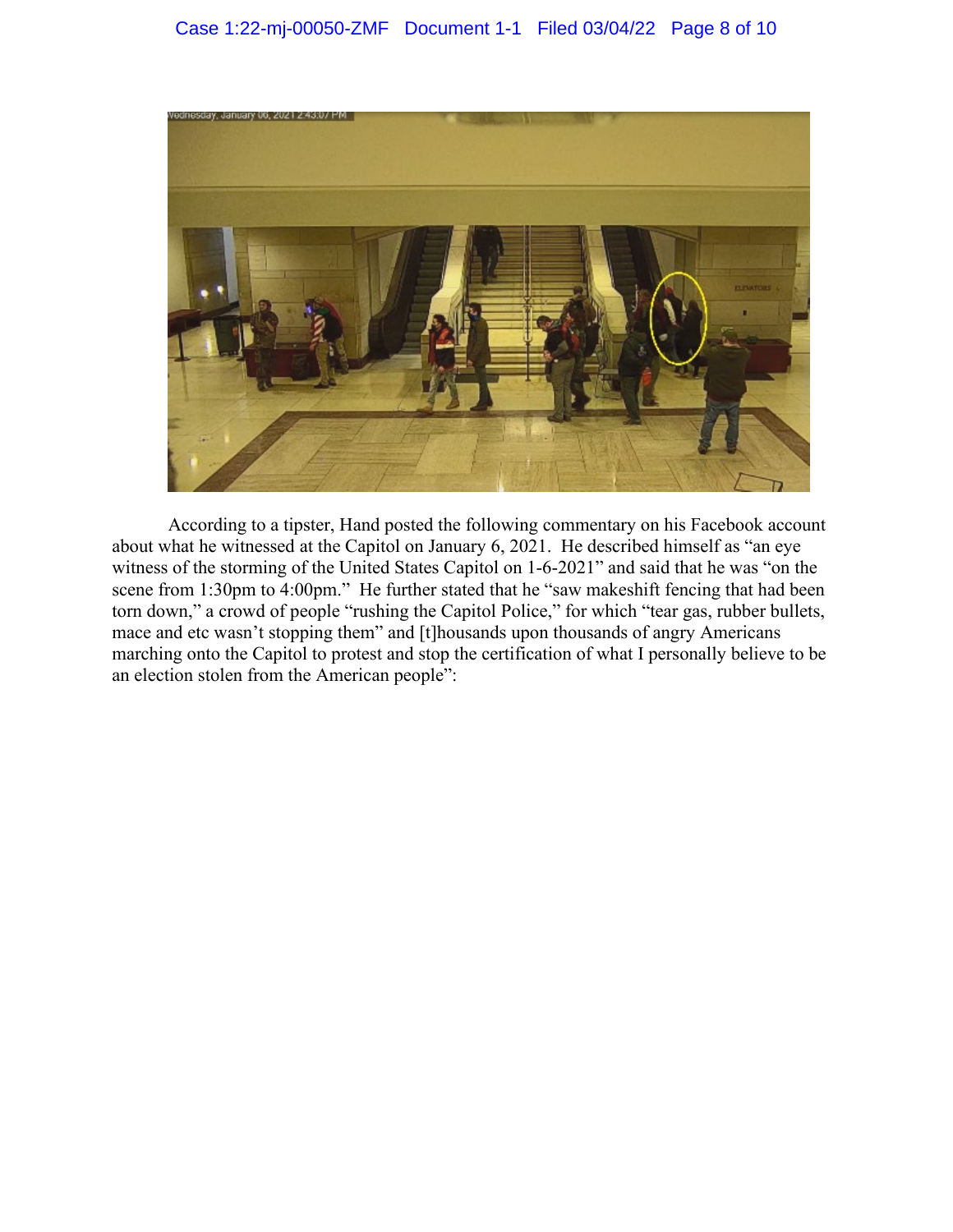

Chuck Hand is with Mandy Robinson Hand. 17 hrs $\cdot$  $\Theta$ 

This is the story of an eye witness of the storming of the United States Capitol on 1-6-2021 and was on the scene from 1:30pm to 4:00pm.

I, along with a very large number of God fearing Americans, attended the rally at the Ellipse, yesterday. Of course, the President was late and didn't come out and speak until an hour after he was supposed to. Around noon, the President spoke (I've heard this same speech from him over the course of the last 2 months) I decided to try and beat the crowd, left like 10 mins before the President was done speaking and headed towards my next destination: the nations Capitol to protest the certification of a Biden/Harris victory in the 2020 presidential election. The series of events that unfolded were strange and chaotic. Here's my account: Along the way, we noticed a large group protesting in front of the Department of Justice. With a few "do your job" chants, I joined to let my voice be heard along with the others. Within a couple minutes, I then got back on track and proceeded towards the Capitol. Upon arriving at the Capitol, I came upon large crowds that were already there. (Keep in mind I left the rally early) At this time, I began to assess the situation. I saw makeshift fencing that had been torn down. Metal guard rails that had been already taken down. The crowd was different here. Coming with me, and some already there, were the "trumpers". But the majority of this crowd that was already there rushing the Capitol Police were wearing all black and in tactical gear wearing gas masks etc but with MAGA hats or Trump flags. These were definitely not "Trump style" militia or anything to that nature. These characters would eventually over power and overthrow the Capitol Police. With the Capitol Police constantly retreating, losing more and more ground. The tear gas, rubber bullets, mace and etc wasn't stopping them. I tell you that to tell you this. Once the Capitol was breached, that's when it got real hairy and the lines of everything became blurred. Keep in mind, you have over a million people there on site marching towards the Capitol as the breach took place. Thousands upon thousands of angry Americans marching onto the Capitol to protest and stop the certification of what I personally believe to be an election stolen from the American people. Ok are you following me? With the doors already open and all security barriers already broken down the American people commenced to do exactly that. Protest and stop the certification of this fraudulent election. The people are upset and are not being represented in said Capitol. If you look at the pictures circulating, you'll see that the Antifa sporting Trump gear were the ones who caused the chaos and who vandalized and attacked the Capitol Police. From a first hand account, I can tell you that the "Trumpers" did not break, vandalize, nor attack any law officers. The emotional "Trump Supporters" were victims to this and are painted to be "Domestic Terrorist". This was a complete setup by, wait for it.... The system itself. Y'all don't find it suspicious that when we fight each other everything is ok but when we stand up against them it's a completely different story.... For example it's perfectly fine and normal nowadays to burn down Auto Zone or run out of Target carrying TVs etc or snatch people out of their cars and beat them up because they have a Trump sticker on their car and destroy other Americans property and it's called a protest. But yesterday, when I witnessed the American people occupy the Capitol, its Domestic Terrorism??? Say what you will because you STILL have the right to do so. For NOW, anyway. I'm just here to tell you to stop believing what Facebook. Twitter, or any other media source tells you. It's time to become free thinkers again.

In addition, a tipster provided Facebook postings made by "Mandy Robinson Hand" stating, "We're in the capital [sic]. Taking our house back," and "We've Been tear gassed etc." The tipster further reported, "This post has since been deleted but Mandy and her husband Chuck were in the Capitol. I cannot tell if they were on any of the images or not."